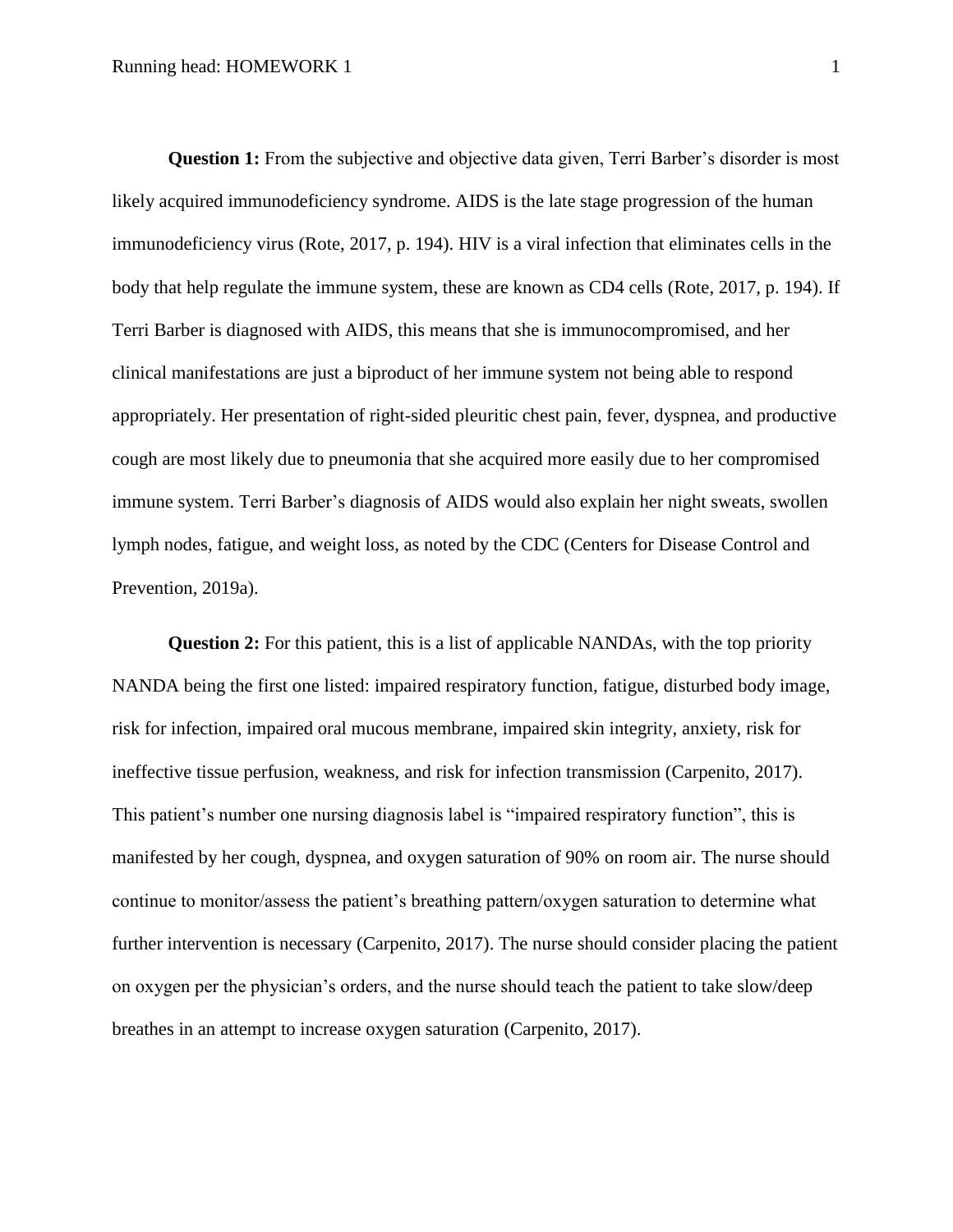**Question 3:** Medical therapies for HIV/AIDS are currently aimed at decreasing disease progression/symptom management and are not curative at this point and time (Centers for Disease Control and Prevention, 2019a). The first treatment that is aimed at decreasing disease progression is a category of drugs called "antiretroviral therapy". A majority of these drugs work by inhibiting a process known as "reverse transcriptase", this is the process by which HIV spreads in the body; inhibiting HIV's progression process ultimately slows the virus down but does not eliminate it from the body (Immunopaedia, 2019). Another medical treatment aimed at symptom management for HIV/AIDS patients are medications famously known as "antibiotics", this patient population is prone to getting infections because they are immunocompromised, so antibiotics are used to fight off any infections that these patients may get.

**Question 4:** Sepsis is an infection of the body that if left untreated can lead to organ failure, tissue damage, and even death (Centers for Disease Control and Prevention, 2019b). The CDC states that at least 1.7 million adults in America develop sepsis annually (Centers for Disease Control and Prevention, 2016). An article in the "Critical Care Medicine" journal stated that the mortality for sepsis is 10-20% (Paoli, Reynolds, Sinha, Gitlin, & Crouser, 2018). This article also stated that in America, the annual cost in 2013 of sepsis was 24 billion dollars.

**Question 5:** An article in the "Journal of Nursing Care Quality" stated that nurse-led sepsis screening tools used in an ER in the United States had demonstrated success in recognizing sepsis early, which resulted in shorter sepsis bundle completion times (Threatt, 2019). The project was done to evaluate the effectiveness of an evidence-based ER Nurse Sepsis Identification Tool (ERNSIT) which had been developed using guidelines laid out by the surviving sepsis campaign (SSC) (Threatt, 2019). The project showed that before the implementation of the ERNSIT, the ER completed their sepsis bundles in roughly 593 minutes.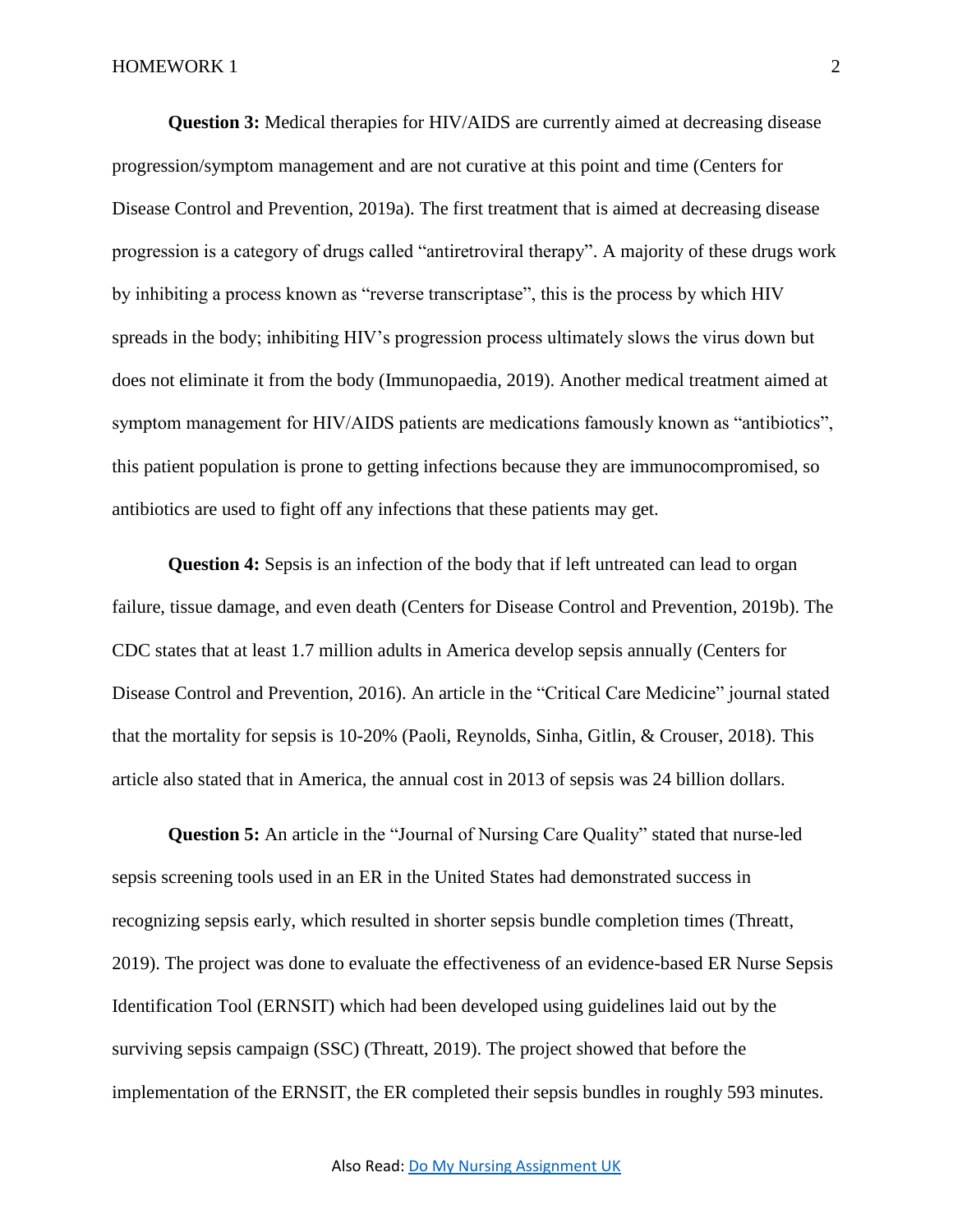After implementation of the ERNSIT, however, the average time for bundle completion was 135 minutes, this resulted in a drop-in mortality rate from 12.1% to 6.2% (Threatt, 2019). This article shows how crucial a sepsis screening tool is, and how nurses can play a huge role in decreasing mortality of said disease.